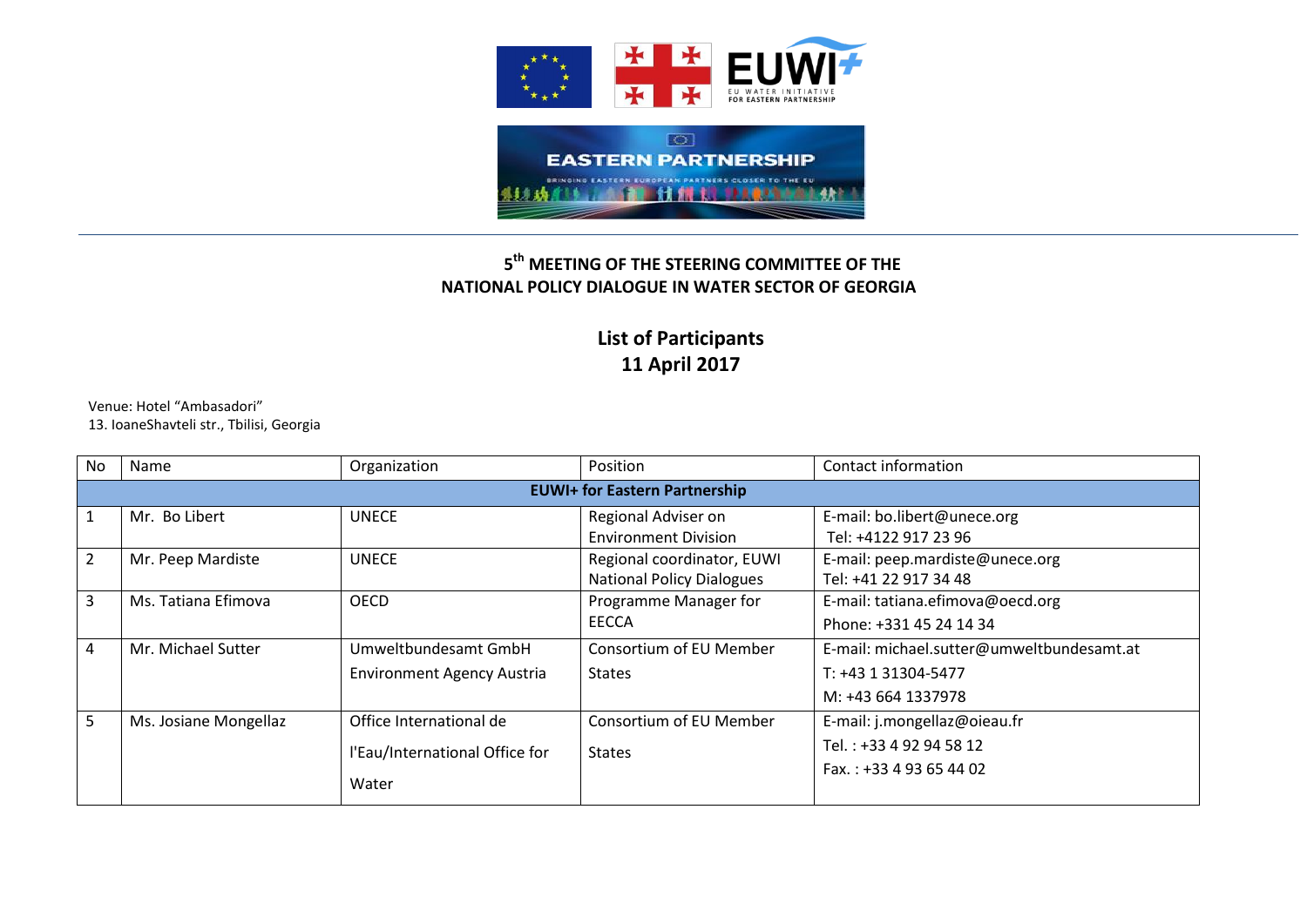| 6  | Mr. Zurab Jincharadze                                     | EUWI+ Project                                                                                                           | <b>Technical Consultant</b>                                | E-mail: zurab.jincharadze@gmail.com<br>Mob: +995 593 08 00 11                      |  |  |  |
|----|-----------------------------------------------------------|-------------------------------------------------------------------------------------------------------------------------|------------------------------------------------------------|------------------------------------------------------------------------------------|--|--|--|
| 7  | Ms. Keti Metreveli                                        | EUWI+ Project                                                                                                           | <b>Project Assistant</b>                                   | E-mail: katemetreveli@gmail.com                                                    |  |  |  |
|    |                                                           |                                                                                                                         |                                                            | Mob: +995 599 55 10 14                                                             |  |  |  |
|    | Ministry of Environment and Natural Protection of Georgia |                                                                                                                         |                                                            |                                                                                    |  |  |  |
| 8  | Ms. Ekaterine Grigalava                                   | Ministry of Environment and<br>Natural Protection of Georgia                                                            | <b>First Deputy Minister</b>                               | E-mail: e.grigalava@moe.gov.ge<br>Tel: +995 32 272 7215                            |  |  |  |
| 9  | Mr. Gizo Chelidze                                         | Ministry of Environment and<br>Natural Protection of Georgia                                                            | Head of Integrated<br><b>Management Department</b>         | E-mail: g.chelidze@moe.gov.ge<br>Tel: +995 599 069912                              |  |  |  |
| 10 | Ms. Mariam Makarova                                       | Ministry of Environment<br>Protection of Georgia<br><b>Water Division</b><br><b>Integrated Management</b><br>Department | Head of division                                           | E-mail: m.makarova@moe.gov.ge<br>Tel.: +995 32 272 7226,<br>Cell: +995 595 119 704 |  |  |  |
| 11 | Mr. Alexander Mindorashvili                               | Ministry of Environment<br>Protection of Georgia<br><b>Water Division</b><br><b>Integrated Management</b><br>Department | Deputy Head of Division                                    | E-mail: a.mindorashvili@gmail.com<br>Tel: +995599 47 97 80                         |  |  |  |
| 12 | Ms. Marine Arabidze                                       | Ministry of Environment<br>Protection of Georgia<br>Department of Environmental<br>Pollution Monitoring, NEA            | <b>Head of Department</b>                                  | E-mail: arabidzemarine@yahoo.com<br>Tel: +995 599 699603                           |  |  |  |
| 13 | Ms. Gvantsa Ichkiti                                       | Ministry of Environment<br>Protection of Georgia                                                                        | <b>Projects Coordination Division</b>                      | E-mail: g.ichkiti@moe.gov.ge<br>Tel: +995599305225                                 |  |  |  |
|    | <b>Other stakeholders</b>                                 |                                                                                                                         |                                                            |                                                                                    |  |  |  |
| 14 | Ms. Marita Arabidze                                       | Ministry of Energy of Georgia                                                                                           | Head of Energy Efficiency and<br>Renewable Energy Division | E-mail: m.arabidze@energy.gov.ge<br>Tel: +995 593728595                            |  |  |  |
| 15 | Mr. David Sharikadze                                      | Ministry of Energy                                                                                                      |                                                            | E-mail: d.sharikadze@energy.gov.ge<br>Tel: +995577 99 19 44                        |  |  |  |
| 16 | Ms. Mariam Gordadze                                       | Ministry of Agriculture of<br>Georgia                                                                                   | <b>National Food Agency</b>                                | E-mail: mariam.gordadze@nfa.gov.ge<br>Tel: +995 595 226699; +995 577 080788        |  |  |  |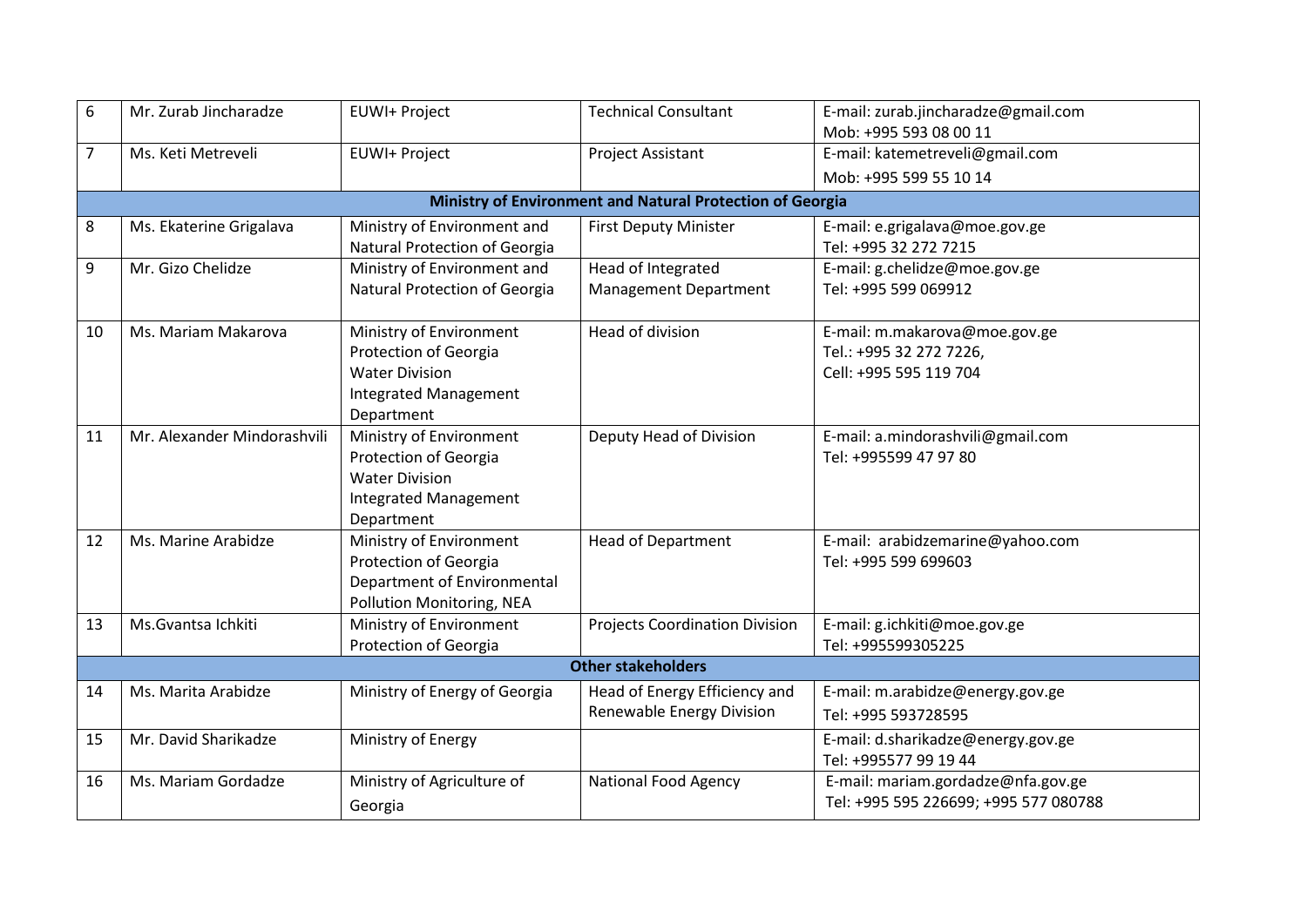| 18                                                    | Ms. Matsaso Tefnadze     | Ministry of Regional              | <b>Head of International Policy</b> | E-mail:                                |  |
|-------------------------------------------------------|--------------------------|-----------------------------------|-------------------------------------|----------------------------------------|--|
|                                                       |                          | Development and                   | Division                            | Tel: +995591 41 47 77                  |  |
|                                                       |                          | Infrastructure of Georgia         |                                     |                                        |  |
| 19                                                    | Mr. Beso Koberidze       | Georgian Water & Power Legal      | Deputy Head                         | E-mail: bkoberidze@georgianwater.com   |  |
|                                                       |                          | <b>Division</b>                   |                                     | Tel: +995 32 2931111                   |  |
| 20                                                    | Ms Tamara Kurdadze       | Georgian Water and Power          |                                     | E-mail: tkurdadze@gwp.ge               |  |
|                                                       |                          |                                   |                                     | Tel: +995 577 544011                   |  |
| 21                                                    | Mr. Giga Mandaria        | Georgian National Energy and      | Director of Water Supply            | E-mail: g.mandaria@gnerc.org           |  |
|                                                       |                          | <b>Water Supply Regulatory</b>    | Department                          | Tel: +995577 31 00 99                  |  |
|                                                       |                          | Commission                        |                                     |                                        |  |
| 22                                                    | Mr. Giga Nadiradze       | Georgian National Energy and      |                                     | E-mail: g.nadiradze@gnerc.org          |  |
|                                                       |                          | <b>Water Supply Regulatory</b>    |                                     |                                        |  |
|                                                       |                          | Commission                        |                                     |                                        |  |
| <b>Other International Organizations and Projects</b> |                          |                                   |                                     |                                        |  |
| 23                                                    | Mr Giorgi Chikovani      | USAID project "Governing for      | Water and Energy Component          | E-mail: gchikovani@g4g.ge              |  |
|                                                       |                          | Growth in Georgia"                | Lead                                |                                        |  |
| 24                                                    | Mr. Ivane Tsiklauri      | <b>UNDP Georgia</b>               | <b>Flood Risk Management</b>        | E-mail: ivane.tsiklauri@undp.org       |  |
|                                                       |                          |                                   | Project                             | Tel: +995 558 127 227                  |  |
| 25                                                    | Ms. Mary Mattews         | GEF-UNDP "Kura-2"                 | <b>Chief Technical Advisor</b>      | E-mail: mary.matthews@undp.org         |  |
|                                                       |                          |                                   |                                     | Tel: +994509002045                     |  |
| 26                                                    | Ms Tamar Gugushvili      | Project - Reducing                | <b>National Coordinator</b>         | Email: gugushvili.tamuna@gmail.com     |  |
|                                                       |                          | Transboundary Degradation in      |                                     | Tel: +995577 415740                    |  |
|                                                       |                          | the Kura Ara(k)s River Basin      |                                     |                                        |  |
|                                                       |                          | (UNDP-GEF)                        |                                     |                                        |  |
| 27                                                    | Ms Ketevan Chomakhidze   | <b>EWSCG</b>                      | <b>Environmental Consultant of</b>  | E-mail: chomakhidzek@yahoo.com         |  |
|                                                       |                          |                                   | <b>ADB Projects</b>                 | Tel: +995577380309                     |  |
|                                                       |                          |                                   | <b>NGOs</b>                         |                                        |  |
| 28                                                    | Mr. George Dzamukashvili | National Water Partnership of     | Chair                               | E-mail: dgeorge@yandex.ru              |  |
|                                                       |                          | Georgia                           |                                     | Tel.: +995599 547931                   |  |
| 29                                                    | Ms. Elene Berdzenishvili | <b>Greens Movement of Georgia</b> |                                     | E-mail: berdzenishvili_elene@yahoo.com |  |
|                                                       |                          |                                   |                                     | +995571112338                          |  |
|                                                       |                          |                                   |                                     |                                        |  |